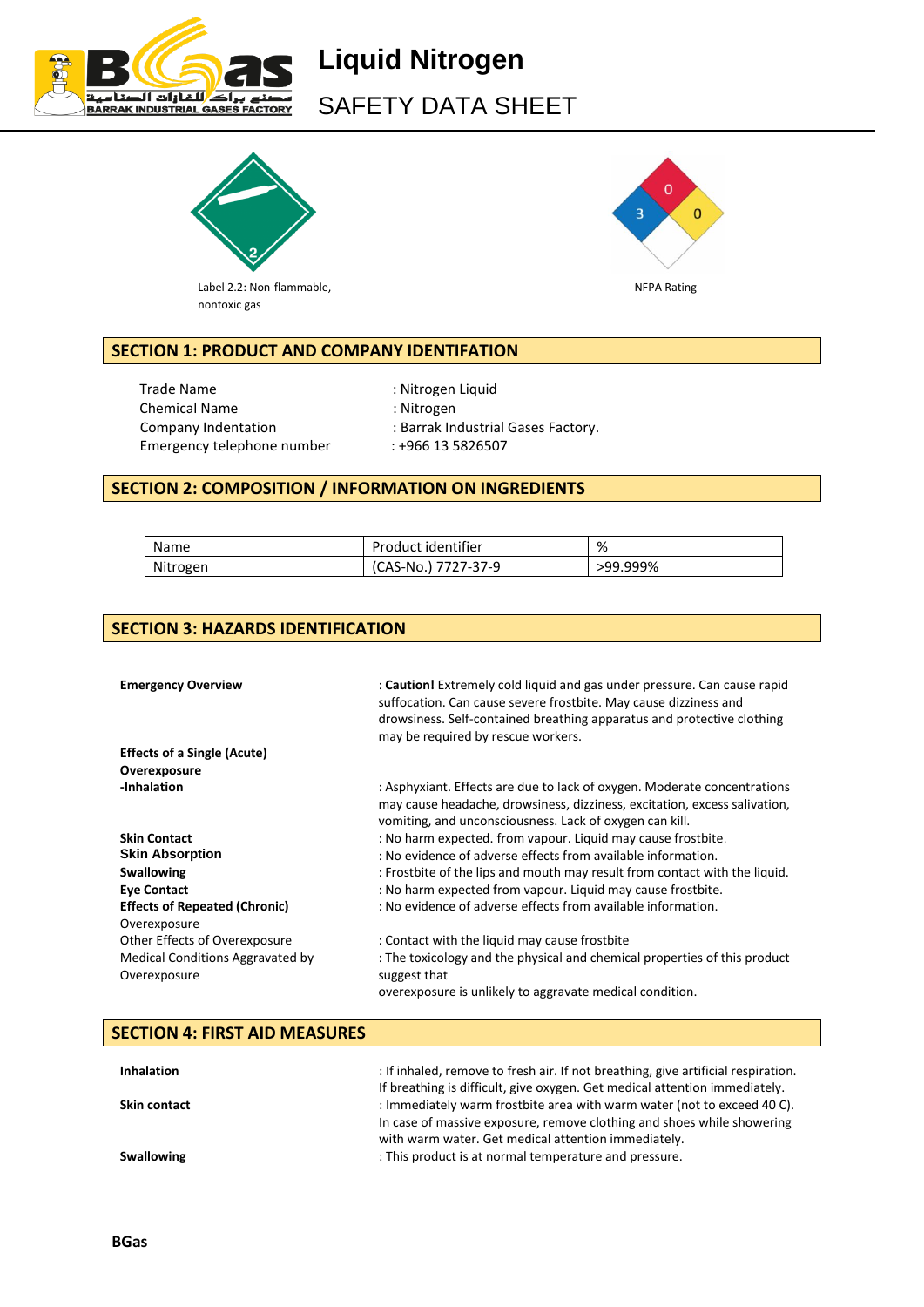

**Liquid Nitrogen**

## SAFETY DATA SHEET

Eye Contact **Explorer :** An unlikely route of exposure. This product is a gas at normal temperature and pressure.

## **SECTION 4: FIRST AID MEASURES (Continued)**

| <b>Eve Contact</b>        | : Immediately flush eyes with water for a least 15 minutes. See a physician, |
|---------------------------|------------------------------------------------------------------------------|
|                           | preferably an ophthalmologist, immediately.                                  |
| <b>Notes to Physician</b> | There is no specific antidote. Treatment of over-exposure should be          |
|                           | directed at the control of symptoms and the clinical condition.              |

## **SECTION 5: FIRE FIGHTING MEASURES**

| <b>Flammable class</b><br><b>Extinguishing media</b><br>- Suitable extinguishing media | : Non-flammable.<br>: All known extinguishants can be used.                                                                                                                                                                                                                                                                       |
|----------------------------------------------------------------------------------------|-----------------------------------------------------------------------------------------------------------------------------------------------------------------------------------------------------------------------------------------------------------------------------------------------------------------------------------|
| Hazardous combustion products<br>Specific physical and chemical<br>hazards             | : None.<br>: Liquid or vapour cannot catch fire. Container may rutpure due to heat of<br>fire. Liquid will freeze water rapidly. Containers are provided with a<br>pressure relief device designed to vent contents when they are exposed to<br>elevated temperature. Liquid causes cryogenic "burns" (frostbite-like<br>injury). |
| Sensitivity to Impact                                                                  | : Avoid impact against container.                                                                                                                                                                                                                                                                                                 |
| <b>Sensitivity to Discharge</b>                                                        | : Not applicable.                                                                                                                                                                                                                                                                                                                 |
| <b>Specific methods</b>                                                                | : If possible, stop flow of product. Move away from the container and cool<br>with water from a protected position. If leaking do not spray water onto<br>container. Water surrounding area (from protected position) to contain<br>fire.                                                                                         |
| Protective equipment and precautions<br>for firefighters                               | : Firefighters should wear personal protective equipment and fire-fighting<br>turnout gear.                                                                                                                                                                                                                                       |

## **SECTION 6: ACCIDENTAL RELEASE MEASURES**

| <b>Personal precautions</b>      | : Evacuate area. Wear self-contained breathing apparatus when entering<br>area unless atmosphere is proved to be safe. Ensure adequate air<br>ventilation. |
|----------------------------------|------------------------------------------------------------------------------------------------------------------------------------------------------------|
| <b>Environmental precautions</b> | : Try to stop release. Prevent from entering sewers, basements and<br>workpits, or any place where its accumulation can be dangerous.                      |
| <b>Cleanup methods</b>           | : Ventilate area.                                                                                                                                          |

## **SECTION 7: HANDLING AND STORAGE**

| Precautions to be taken in handling | : Protect cylinders from damage. Use a suitable hand truck to move<br>cylinders; do not drag, roll, slide, or drop. Never attempt to lift a cylinder<br>by its cap; the cap is intended solely to protect the valve. Never insert an<br>object (e.g., wrench, screwdriver, pry bar) into cap openings; doing so may<br>damage the valve and cause a leak. Use an adjustable strap wrench to<br>remove over-tight or rusted caps. Open valve slowly. If valve is hard to<br>open, discontinue use and contact to BGas. |
|-------------------------------------|-----------------------------------------------------------------------------------------------------------------------------------------------------------------------------------------------------------------------------------------------------------------------------------------------------------------------------------------------------------------------------------------------------------------------------------------------------------------------------------------------------------------------|
| Precautions to be taken in storage  | : Store and use with adequate ventilation. Always secure cylinders upright<br>to keep them from falling or being knocked over. Install valve protection<br>cap, if provided, firmly in place by hand. Store only where temperature<br>will not exceed 52°C (125°F). Store full and empty cylinders separately.<br>Use a first-in, first-out inventory system to prevent storing full cylinders<br>for long periods.                                                                                                   |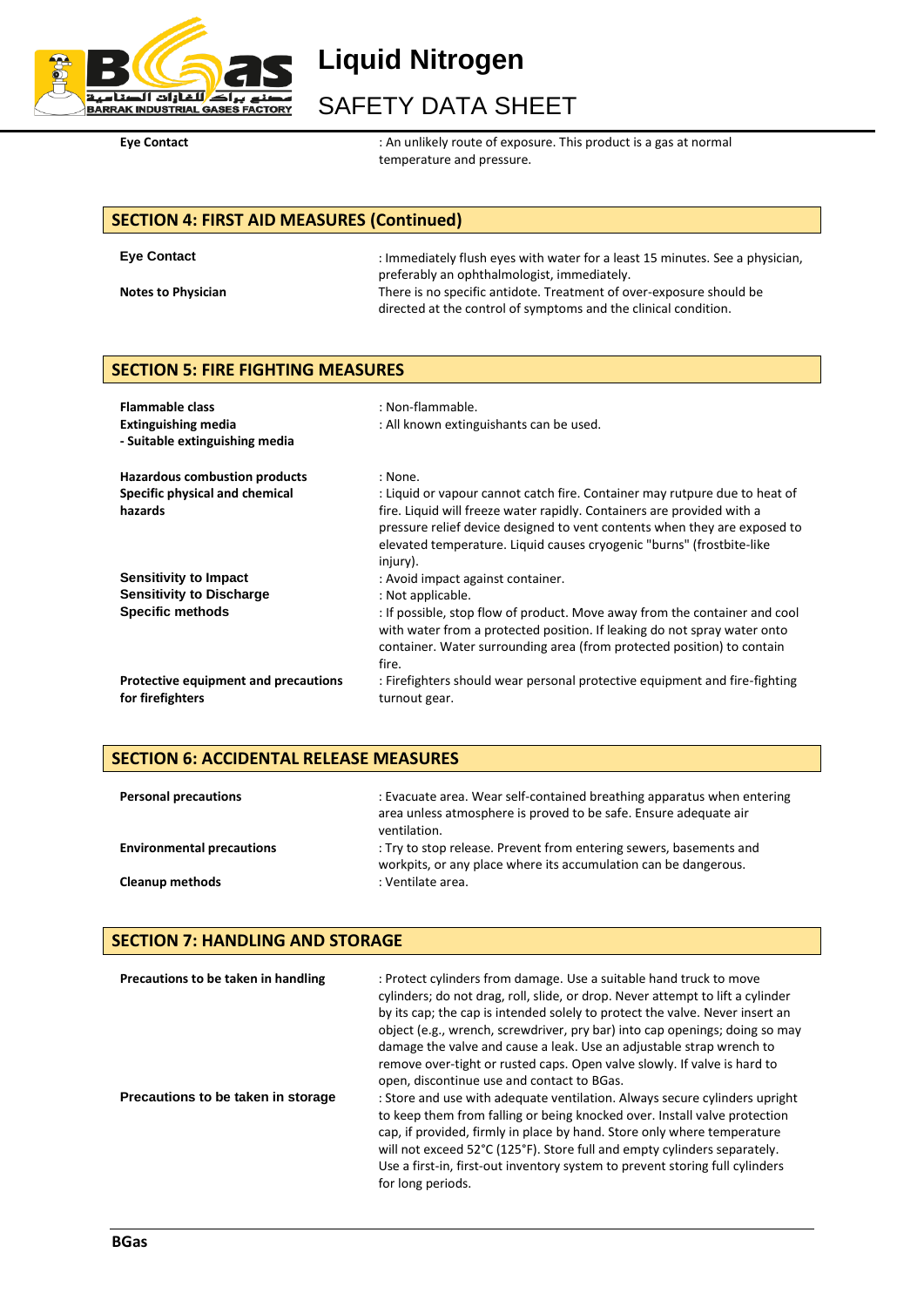

**Liquid Nitrogen**

SAFETY DATA SHEET

## **SECTION 8: EXPOSURE CONTROLS / PERSONAL PROTECTION**

| <b>Engineering controls</b>   |                                                                            |
|-------------------------------|----------------------------------------------------------------------------|
| Local exhaust                 | : Preferred.                                                               |
| <b>Mechanical (General)</b>   | : Acceptable.                                                              |
| <b>Special</b>                | : Not applicable.                                                          |
| Other                         | : Not applicable.                                                          |
| Personal protective equipment | : Use air supplied respirator when working in confined space or where      |
|                               | local exhaust or ventilation does not keep exposure below TLV.             |
| <b>Skin Protection</b>        | : Loose-fitting cryogenic gloves.                                          |
| <b>Eye/Face Protection</b>    | : Wear safety glasses when handling cylinders.                             |
| <b>Respiratory Protection</b> | : Metatarsal shoes for cylinder handling. Protective clothing where needed |
|                               | Cuffless trousers should be worn outside the shoes.                        |

## **SECTION 9: PHYSICAL AND CHEMICAL PROPERTIES**

| Appearance                                  | Colorless.                                    |
|---------------------------------------------|-----------------------------------------------|
| Odor                                        | Odourless.                                    |
| <b>Odor Threshold</b>                       | Odourless.                                    |
| <b>Physical State</b>                       | Liquid.                                       |
| рH                                          | Not applicable.                               |
| <b>Boiling Point</b>                        | $-195.8^{\circ}$ C (-320.4 $^{\circ}$ F)      |
| <b>Freezing Point</b>                       | $-209.9^{\circ}$ C (-345.8°F)                 |
| <b>Evaporation Rate (Butyl Acetate = 1)</b> | High.                                         |
| Flammable Limits In Air, % by volume        | Lower: Not applicable. Upper: Not applicable. |
| <b>Vapor Pressure</b>                       | Not applicable.                               |
| <b>Vapor Density</b>                        | 0.00115 g/ml @ 21.1 C                         |
| Specific Gravity (H2O = $1$ )               | $0.0808 \omega - 195.8 \omega$                |
| Specific Gravity (Air $= 1$ )               | $0.97$ g/ml @ 21.1 C                          |
| <b>Solubility In Water</b>                  | Negligible.                                   |
| Coefficient of water/oil distribution       | Not available.                                |
| <b>Autoignition Temperature</b>             | Not applicable.                               |
| <b>Percent Volatiles By Volume</b>          | $100\%$ (v/v)                                 |
| <b>Molecular Weight</b>                     | 28.01 g/mole.                                 |
| <b>Molecular Formula</b>                    | N <sub>2</sub>                                |

### **SECTION 10: STABILITY AND REACTIVITY**

| <b>Chemical Stability</b>                 | : Stable.                                                                                                                                                                                         |
|-------------------------------------------|---------------------------------------------------------------------------------------------------------------------------------------------------------------------------------------------------|
| <b>Conditions of Chemical Instability</b> | : Elevated temperatures.                                                                                                                                                                          |
| <b>Incompatible Materials</b>             | : Under certain conditions, nitrogen can react violently with lithium,<br>neodymium, tanium, and magnesium to form nitrides. At high<br>temperature it can also combine with oxygen and hydrogen. |
| <b>Hazardous Decomposition Products</b>   | : None.                                                                                                                                                                                           |
| <b>Hazardous Polymerization</b>           | : Will not occur.                                                                                                                                                                                 |
| <b>Conditions to Avoid</b>                | : None known.                                                                                                                                                                                     |
| <b>Conditions of Reactivity</b>           | : None.                                                                                                                                                                                           |